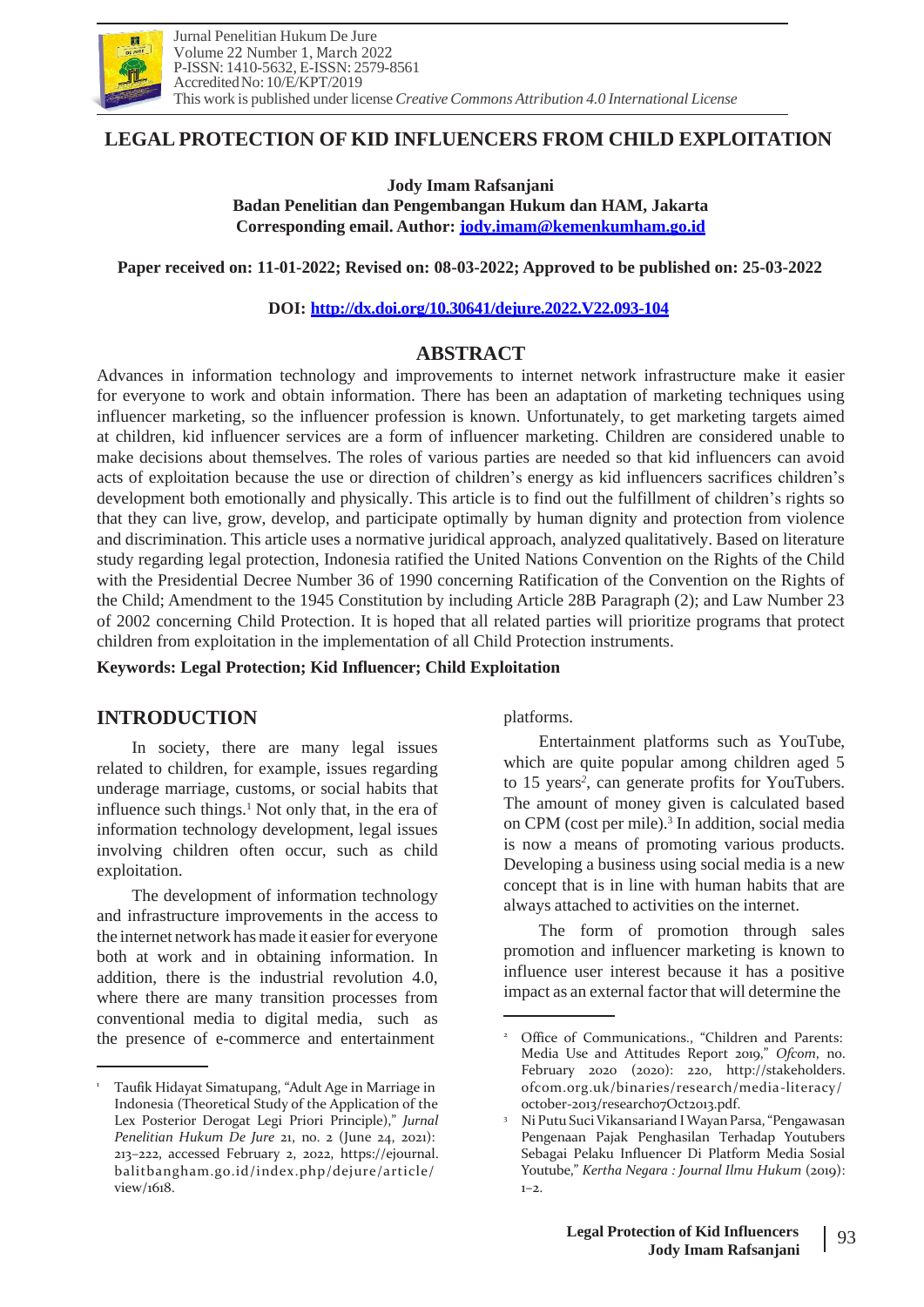purchase of certain goods or services.<sup>4</sup> Along with this as a form of adaptation of marketing techniques using influencer marketing, a profession is known as an influencer.

Social media users are not limited to adults. Unfortunately, it is a problem that children can spend a lot of time watching various contents from influencers who can be considered very popular and admired figures.<sup>5</sup> The commercial contents of these influencers can influence children's attitudes and behavior. With marketing targets aimed at children, several marketing strategies also use the services of kid influencers as a form of influencer marketing. However, it should be understood that the effects of continuous photoshoots can have an impact on children's mental, physical, and emotional well-being.<sup>6</sup>

There are several kid influencers with high income from the contents produced and disseminated through their social media such as:

- 1. Ryan Toys Review, with a monthly income of USD 130 thousand - 2 million.<sup>7</sup>
- 2. Sophia Grace Brownlee, with a monthly income of USD 131 thousand.<sup>8</sup>
- 3. Rafathar, a kid influencer from Indonesia.

With the popularity and high income, kid influencer issues involve bullying and identity theft. There is a necessity that the role of parents is to control the account by determining which poses or activities are considered too sensual; block and report comments, and guide their children in responsible and safe use in the digital world.<sup>9</sup>

Kid influencers are also vulnerable to acts of economic exploitation because there is a tendency to use children's time and energy to obtain material benefits against their own will.<sup>10</sup> Then in the context of reporting in the mass media, journalists also have limitations in disseminating information about children.<sup>11</sup> This kid influencer phenomenon also emphasizes the need for guidelines for activities carried out by children on platforms such as YouTube in controlling internetbased activities.<sup>12</sup>

It takes the widest possible opportunity for children to develop optimally physically, mentally, and socially, for the sake of forming a noble personality. Article 68 of Law Number 13 of 2003 concerning Manpower prohibits any entrepreneur from employing people who are still classified as children, namely those who are under 18 (eighteen) years of age. $13$  However, there are certain jobs which because of their nature can exclude the regulation, such as light work; Jobs that are part of the education and training curriculum; and Jobs done for the development of talents and interests. Therefore, the State has an obligation to guarantee the protection of children's rights which are human rights.<sup>14</sup> The aim is to ensure the fulfillment of children's rights, so that they can live optimally, and to protect them from violence and discrimination.<sup>15</sup>

Based on this background, the statement of the problem in this article is: how is the legal protection for kid influencers from forms of child exploitation?

<sup>4</sup> Tiffani Carissa and Akhmad EdhyAruman, "Pengaruh Sales Promotion Dan Influencer Marketing Terhadap Minat Membeli Dalam Mobile Legends," *LONTAR: Jurnal Ilmu Komunikasi* 7, no. 2 (2019): 45–55.

<sup>&</sup>lt;sup>5</sup> Marijke De Veirman, Liselot Hudders, and Michelle R. Nelson, "What Is Influencer Marketing and How Does It Target Children? A Review and Direction for Future Research," *Frontiers in Psychology* 10, no. December  $(2019)$ .

<sup>&</sup>lt;sup>6</sup> "Would You Let Your Child Become a 'Kid Influencer'? - BBC News," accessed September 13, 2021, https:/[/](http://www.bbc.com/news/business-49333712) [www.bbc.com/news/business-49333712.](http://www.bbc.com/news/business-49333712)

<sup>&</sup>quot;Daftar Kids Influencer Tahun 2018, Ada Ryan Toys 7 Review," accessed September 13, 2021, https://tirto. id/daftar-kids-influencer-tahun-2018-ada-ryan-toysreview-dci2.

<sup>&</sup>lt;sup>8</sup> Ibid.

<sup>&</sup>quot;Would You Let Your Child Become a 'Kid Influencer'? - BBC News." 9

<sup>10</sup> Syarifah Qurrata Ayyun Kusumaningsih Rukhsal, "Faktor-Faktor Penyebab Eksploitasi Secara Ekonomi Terhadap Anak Jalanan Dalam Perspektif Hukum Perlindungan Anak," *Journal of Chemical Information and Modeling* 53, no. 9 (2015): 1689–1699.

Dedi Sahputra, "Perlindungan Hak-Hak Anak Dalam Perspektif Komunikasi Massa," *Jurnal HAM* 10, no. 2 (November 27, 2019): 233–248, accessed February 2, 2022, https://ejournal.balitbangham.go.id/index.php/ ham/article/view/796.

<sup>&</sup>lt;sup>12</sup> Victoria Tur-Viñes, Patricia Núñez-Gómez, and María José González-Río, "Kid Influencers on YouTube. A Space for Responsibility," *Revista Latina de Comunicacion Social* 73 (2018): 1211–1230.

Republik Indonesia, *Undang-Undang Nomor 13 Tahun* 13 *2003 Tentang Ketenagakerjaan* (Indonesia, 2003).

<sup>14</sup> Republik Indonesia, *Undang-Undang Republik Indonesia Nomor 23 Tahun 2002 Tentang Perlindungan Anak* (Indonesia, 2002).

Ibid. 15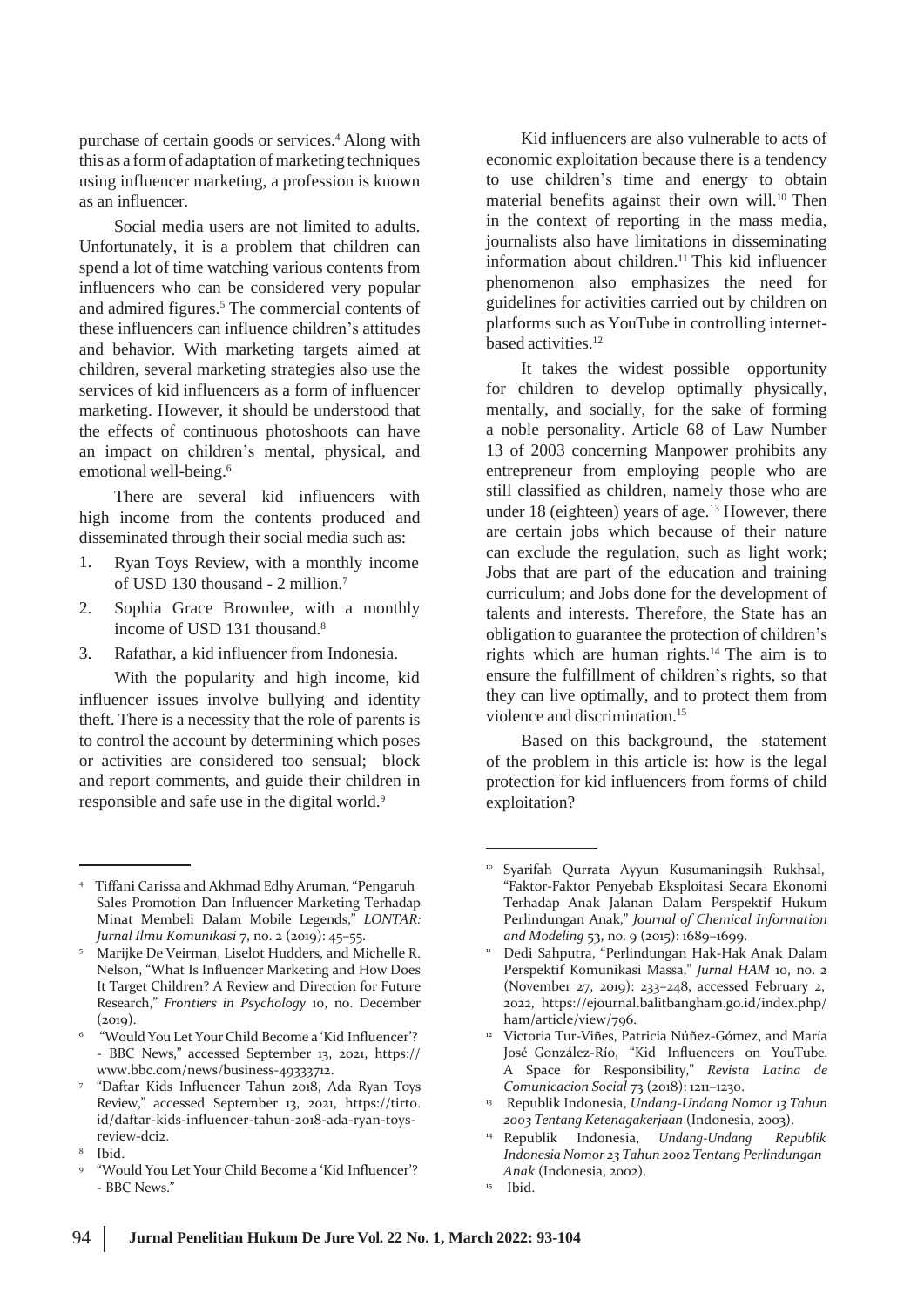The purpose of this study is to analyze the legal protection of kid influencers against child exploitation.

It is hoped that this study can contribute ideas to the development of legal science, particularly regarding the child protection system in Indonesia.

#### **RESEARCH METHOD**

This article used a normative juridical approach, an approach that is carried out by researching literature materials or secondary data on legal principles and case studies which in other words are often referred to as legal literature research.<sup>16</sup> The normative juridical approach was used in this study by reviewing, analyzing, and answering the problems raised based on the legal norms and principles of various laws and regulations governing Child Protection. Although there are child protection instruments, namely Law Number 23 of 2002 concerning Child Protection and Law Number 35 of 2014 concerning Amendments to Law Number 23 of 2002 concerning Child Protection, in the implementation, there are still many forms of exploitation on the pretext of developing interests and talents. For example, there are children who are involved as content creators on the YouTube and Instagram platforms consistently working like adults.<sup>17</sup>

This study is categorized as descriptiveanalytic. This article describes the applicable laws and regulations which are associated with legal theories and practices of implementing positive law.<sup>18</sup> In this study, the author will describe by elaborating the data obtained so that this study is expected to be able to provide a detailed, systematic, and comprehensive explanation of all matters relating to the protection of children against exploitation.

In this article, the author conducted a literature study in collecting data. Literature study, namely data collection technique using a review study of books, literature, notes, and reports that have to do with the problem under study.<sup>19</sup> The literature needed is related to child protection.

The analytical method used is a qualitative method, this method is not merely to reveal the truth, but to understand the truth related to a problem.<sup>20</sup> The data are not subjected to statistical procedures or other forms of calculation. Therefore, the researcher describes or analyzes with sentences, not with numbers.

#### **DISCUSSION AND ANALYSIS**

#### **A. Legal Protection for Kid Influencers from Forms of Child Exploitation**

Today, children will have no shortage of options in determining what kind of electronic entertainment they want to watch. One example is present in the form of social media which also doubles as a video upload site, namely YouTube, which is an alternative to television for them. The advertisements that are displayed also vary, ranging from those that are displayed before the video you want to watch is played, to those that are more subtle and disguised in the content of the video being watched itself. The advertised products are integrated with video content by these influencers as a vehicle for business actors to promote their products. Thanks to the reach and credibility of influencers, who in this case are often children, many companies include them in their business strategy.<sup>21</sup>

Influencers refer to those who have expertise in influencing or changing the behavior of others.<sup>22</sup> In relation to the profession, influencers earn income from companies that ask them to display and explain a product or service through

<sup>16</sup> Sri Soekanto, Soerjono Mamudji, *Penelitian Hukum Normatif Suatu Tinjauan Singkat* (Jakarta: PT Raja Grafindo Persada, 2007).

<sup>&</sup>quot;Kembangkan Minat Bakat Tidak Boleh Korbankan 17 21 Eksploitasi Anak - Gaya Tempo.Co," accessed February 22, 2022, https://gaya.tempo.co/read/1563194/ kembangkan-minat-bakat-tidak-boleh-korbankaneksploitasi-anak/full&view=ok. <sup>22</sup>

<sup>18</sup> Hanitijo Soematri Ronny, *Metodologi Penelitian Hukum Dan Jurimetri* (Jakarta: Ghalia Indonesia, 1990).

<sup>19</sup> M. Nazir, *Metode Penelitian* (Jakarta: Ghalia Indonesia, 2011).

<sup>&</sup>lt;sup>20</sup> Soerjono Soekanto, Pengantar Penelitian Hukum (Jakarta: UI-Press, 1986).

<sup>&</sup>lt;sup>21</sup> Marijke De Veirman, Liselot Hudders, and Michelle R. Nelson, "What Is Influencer Marketing and How Does It Target Children? A Review and Direction for Future Research," *Frontiers in Psychology*, 2019.

<sup>&</sup>lt;sup>22</sup> "INFLUENCER | Meaning in the Cambridge English Dictionary," accessed February 22, 2022, https:// dictionary.cambridge.org/dictionary/english/ influencer.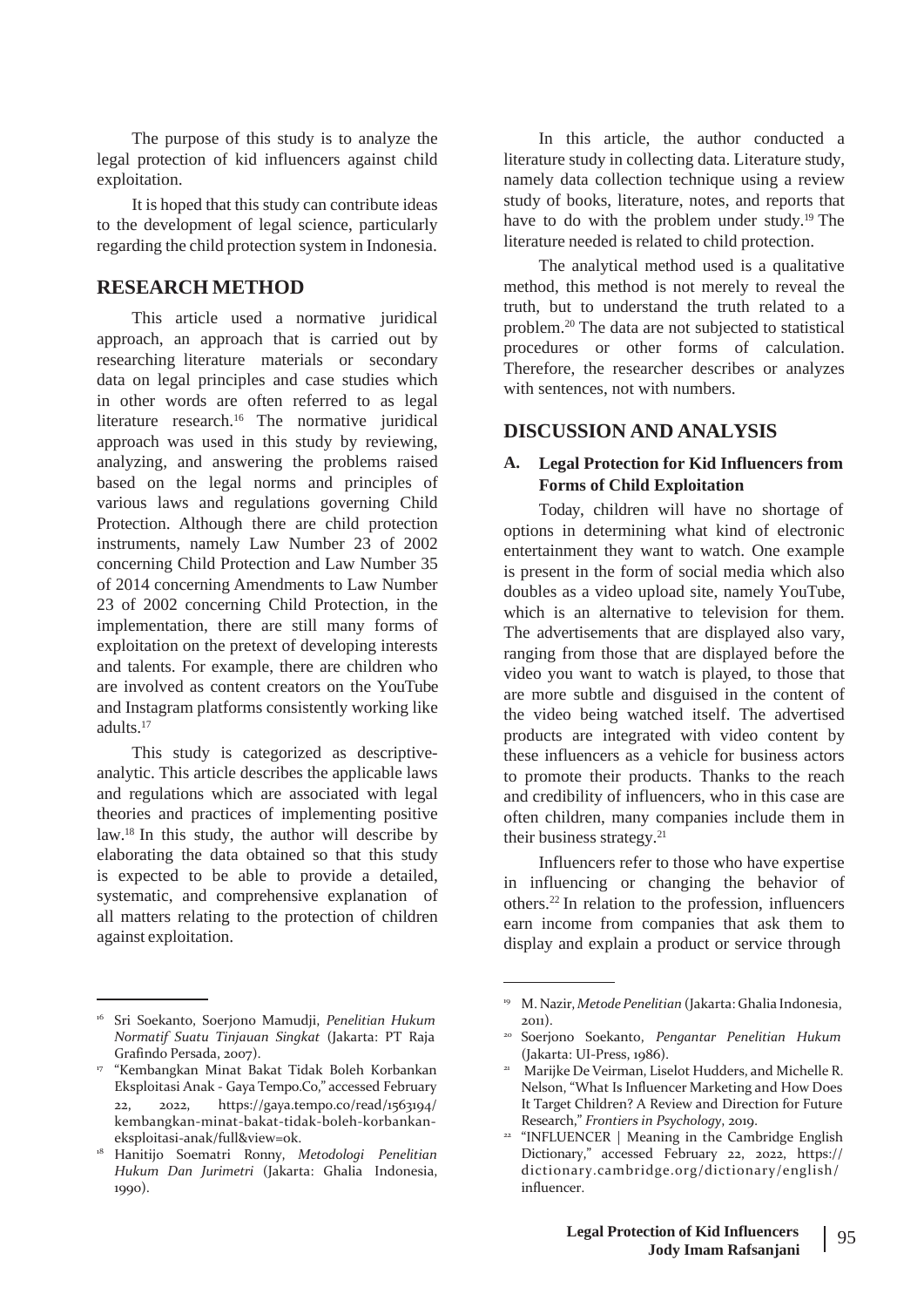content broadcasted on social media. The goal is to encourage viewers/followers to reach into their wallets and buy the product.

A career as an influencer brings opportunities to gain both economic and social benefits. However, in relation to kid influencers, there needs to be clarity to whom these benefits are attributed and who should have the right to decide whether a child is willing to assume the profession as a kid influencer. Do children carry out their activities as kid influencers on their own volition, or is there influence or coercion from certain parties? This can be a gap in determining whether the activities carried out by a kid influencer are just work carried out by children or are a form of exploitation.

Considering that the kid influencer profession is not part of the education or training curriculum set by the competent authority, it can be assumed that its existence can be associated with category number 1 (one) or 3 (three). This means that the work assigned to kid influencers must be in the form of light work (with the knowledge of parents or guardians, short working hours, not interfering with school time, etc.) or work done for the sake of developing their talents and interests.

In relation to the development of talents and interests, the Decree of the Minister of Manpower Number KEP.115/MEN/VII/2004 concerning Protection for Children Who Do Work to Develop Talents and Interests dictates the arrangements regarding this matter in more detail. The ministerial decree states that in order to develop talents and interests, a child is allowed to do work as long as the following criteria are met:<sup>23</sup>

- 1. The work is usually done by children from an early age
- The child has an interest in the work 2.
- The work is based on the child's ability 3.
- The work fosters creativity and fits the child's world 4.

These criteria require that the work done by the child is for his/her own interest. The work should not place the child in a situation where he/ she has to do an activity that is not commonly done by children at an early age or even require him/her

to have a certain skill as the job demands. On the contrary, no party has the right to force a child to do work that is against his/her will and if the work is really the child's will, it must be done in order to support the growth and development of the child's creativity within the scope of the children's world properly.

In addition, the Ministerial Decree explains that when children are involved in a profession, the best interests of the child must be the top priority to develop their talents and interests. This can be realized in the following ways:<sup>24</sup>

- 1. Children should be listened to and respected for their opinions
- Children should be treated without hampering their optimal physical, mental, intellectual, and social growth 2.
- Children should still get an education 3.
- Children should be treated equally and without coercion 4.

Work assigned to a child is essentially not allowed to reduce the rights inherent in the child himself, such as the opportunity to develop and obtain an education. Children who are employed must still have the opportunity to grow and develop like children in general. If efforts to employ children result in the deprivation of these opportunities, it means that the work does not prioritize the best interests of the child and deserves to be suspected of being an exploitative activity.

The act of exploitation can be defined as the use that is carried out maliciously or unfairly and is carried out for its own benefit.<sup>25</sup> More specifically, economic exploitation of children, according to the explanation of Article 66 of Law Number 35 of 2014 concerning Amendments to Law Number 23 of 2002 concerning Child Protection (Child Protection Law), can be interpreted as "actions with or without the consent of a child who is a victim which includes but is not limited to prostitution, forced labor or services, slavery or practices similar to slavery, oppression, extortion, physical, sexual, reproductive use, or unlawfully removing or transplanting organs and/or body tissues or utilizing child's energy or ability by other parties to obtain material benefits".<sup>26</sup> In the

<sup>&</sup>lt;sup>23</sup> Kementerian Tenaga Kerja Republik Indonesia, *Keputusan Menteri Tenaga Kerja Nomor KEP.115/ MEN/VII/2004 Tentang Perlindungan Bagi Anak Yang Melakukan Pekerjaan Untuk Mengembangkan Bakat Dan Minat*, 2004.

<sup>24</sup> Ibid.

Meriam-Webster, "Exploit." 25

Republik Indonesia, *Undang-UndangNomor 35Tahun* 26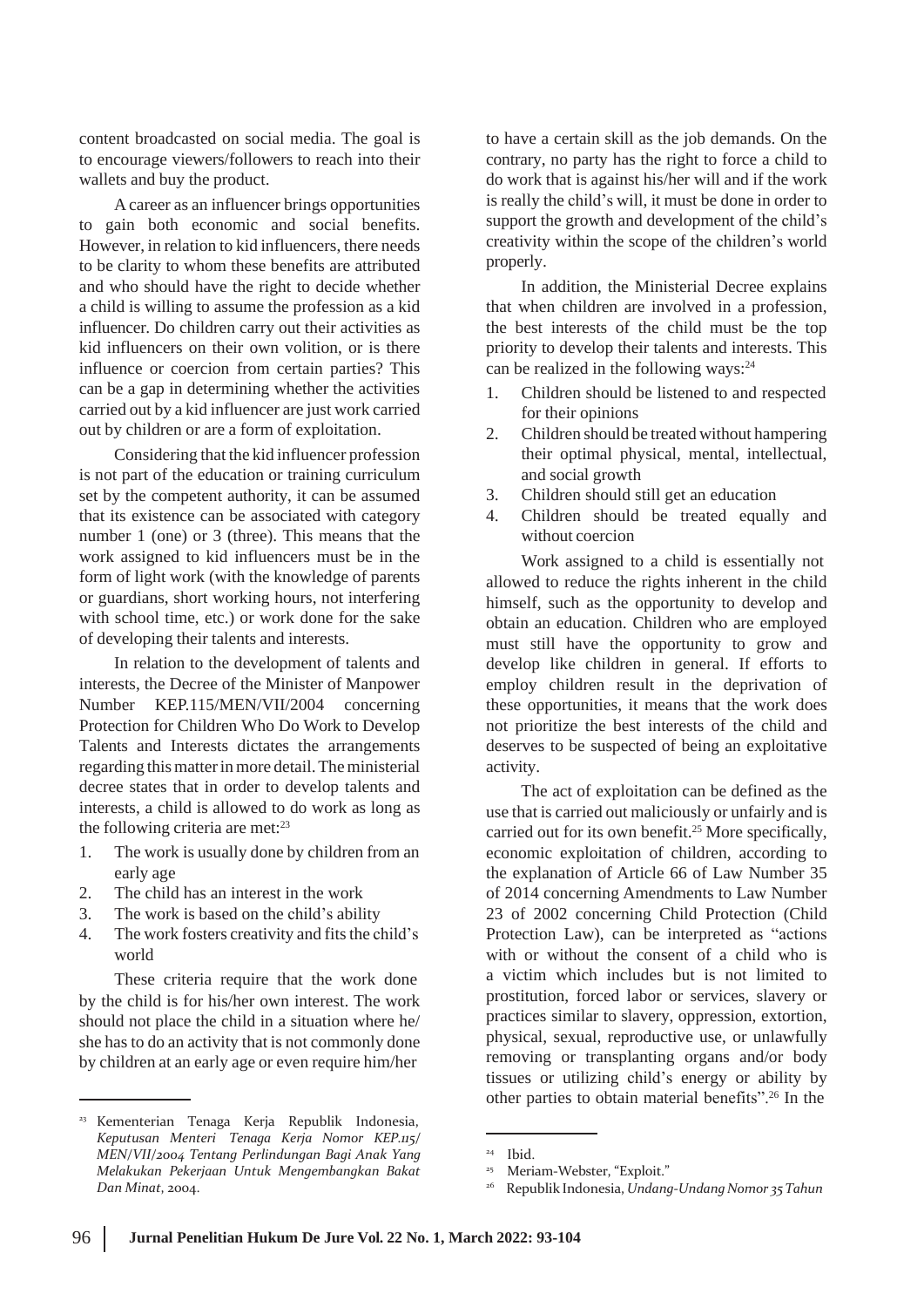case of kid influencers, exploitative actions may be carried out by parties who reap the benefits of the content starring the child, such as parents or guardians who earn income from the content that is broadcasted or entrepreneurs whose products are promoted through the content.

The first paragraph of Article 13 of Law Number 23 of 2002 concerning Child Protection regulates that every child in the care of parents, guardians, or other parties responsible for their care has the right to receive protection from acts of exploitation both economically and socially. Meanwhile, the second paragraph states that parents, guardians, and caregivers who violate these provisions deserve to be given aggravation of punishment.

The obligation and responsibility to provide special protection for economically exploited children is based on the child protection law by dividing the roles of local governments and other state institutions, such as the Indonesian Child Protection Commission which is an independent national commission formed by the government which is engaged in child protection in Indonesia. The special protections are as follows:<sup>27</sup>

- 1. Prompt treatment, including treatment and/ or rehabilitation physically, psychologically, and socially, as well as prevention of other diseases and health problems;
- 2. Psychosocial assistance during treatment until recovery;
- 3. Providing social assistance for children who come from underprivileged families;
- Providing protection and assistance in every judicial process. 4.

In addition, there is a category of work known as the worst form of child labor. International Labor Organization Convention Number 182, which has been ratified by the Republic of Indonesia through Law Number 1 of 2000 concerning Ratification of the ILO Convention Concerning the Prohibition and Immediate Action for Elimination of the Worst Forms of Child Labor, condemns the practice of the worst form of child labor, which includes: <sup>28</sup>

- 1. All forms of slavery or slavery-like practices such as the trafficking of children, debt bondage and serfdom (both are slavery-like practices<sup>29</sup>) and forced or compulsory work, including forced or compulsory recruitment of children into armed conflict.
- The use, procuring, or offering of children for prostitution, pornography production, or pornographic performances. 2.
- The use, procuring, or offering of children for prohibited activities, particularly in the case of the production and trafficking of narcotics as described in the relevant international agreements. 3.
- Work which, in essence, and the procedure for its implementation, can threaten the health, safety, and morals of children. 4.

In the worst case, the work of kid influencers can be categorized as the worst work for children if in its implementation it is found that there is an element of coercion against children, and/or moreover it poses a threat to, not only health and safety but also the moral values that exist within the child being employed. This is consistent with the ideas that have been raised based on previous regulations. That there needs to be special attention regarding the boundaries within which the kid influencer profession can be categorized as child labor or a form of exploitation.

In addition to the role of the government and state institutions such as the Child Protection Commission, parents or guardians play an important role in emphasizing these boundaries. Apart from being obligated to protect their foster children from threats to the child's personal growth and development, they are also the ones who should understand the interests and talents of the child best. But ironically, they are also one of the parties who receive the biggest benefits from the employment of kid influencers. In fact, it is not uncommon for the child's own parents to take on the role of liaison as well as the arranger of the portion and direction of work of their child who is a kid influencer.

*<sup>2014</sup> Tentang Perubahan Atas Undang-Undang Nomor 23 Tahun 2002 Tentang Perlindungan Anak* (Republik Indonesia, 2014).

<sup>&</sup>lt;sup>27</sup> Ibid.

<sup>&</sup>lt;sup>28</sup> International Labour Organization, *International Labour Organization Convention Number 182*, n.d.

<sup>28</sup> <sup>29</sup> Wendy Zeldyn, "United Nations: Report on Debt Bondage," *Lybrary of Congress*.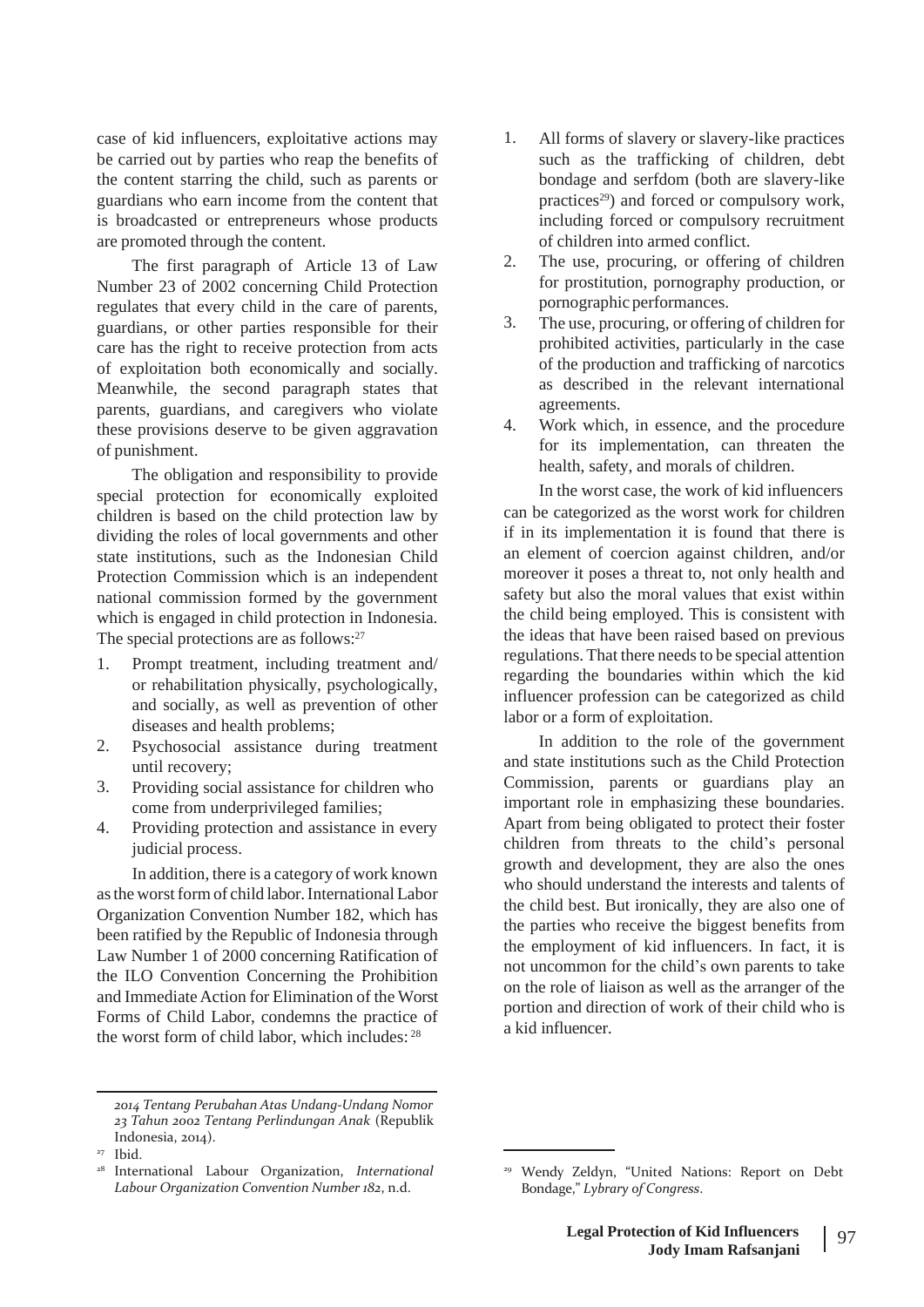# **B. Enforcement of Law Against Child Exploitation**

As an instrument of the legal protection of children's rights, in 1989 governments around the world promised equal rights for all children with the United Nations Convention on the Rights of the Child. This convention established the obligation of states to ensure that all children grow up healthy, go to school, are protected, and that their views are heard and treated fairly.<sup>30</sup> On September 5, 1990, Indonesia ratified the United Nations Convention on the Rights of the Child with Presidential Decree Number 36 of 1990 concerning Ratification of the Convention on the Rights of the Child.

By ratifying the United Nations Convention on the Rights of the Child, the principle of *pacta sunt servanda* applies. The validity of the principle of pacta sunt servanda is absolute. In other words, whoever makes a promise must keep his promise.<sup>31</sup> Substances related to child protection have been regulated in the Constitution in order to protect children's rights and protect them in accordance with the Convention on the Rights of the Child. The Second Amendment to the 1945 Constitution includes Article 28B Paragraph (2) which reads:

"Every child has the right to survive, grow and develop and has the right to protection from violence and discrimination".<sup>32</sup>

The instrument of child protection that applies in Indonesia is Law Number 23 of 2002 concerning Child Protection. Law Number 23 of 2002 concerning Child Protection was amended  $by:33$ 

1. Law Number 35 of 2014 concerning Amendments to Law Number 23 of 2002 concerning Child Protection; and

2. Law Number 17 of 2016 concerning the Stipulation of Government Regulation in Lieu of Law Number 1 of 2016 concerning the Second Amendment to Law Number 23 of 2002 concerning Child Protection into Law.

Even though Indonesia has a child protection instrument, from the 2016 - 2020 Child Complaint Case Data by the Indonesian Child Protection Commission, there are 24,974 cases of child complaints.<sup>34</sup> Thus, Indonesia is classified as a country that has not been effective in terms of child protection. The community has a role in supervision or social control related to efforts to enforce and protect children's rights.<sup>35</sup> Legal protection is considered very weak considering that children are immature individuals, both physically and mentally, especially socially.<sup>36</sup> Therefore, it is difficult to make children understand their rights in terms of legal protection based on the provisions of the applicable laws and regulations.<sup>37</sup>

Law enforcement against cases involving children often uses the Criminal Code (KUHP), even though the Child Protection Act can provide better protection for children as victims compared to the Criminal Code.38 From this, it can be

<sup>30</sup> "Konvensi Hak Anak: Versi Anak Anak | UNICEF Indonesia," accessed October 5, 2021, h[ttps://ww](http://www/)w. unicef.org/indonesia/id/konvensi-hak-anak-versianak-anak.

Harry Purwanto, "Keberadaan Asas Pacta Sunt Servanda Dalam Perjanjian Internasional," *Mimbar Hukum - Fakultas Hukum Universitas Gadjah Mada* 21, no. 1 (2009): 155–170, accessed October 5, 2021, https:// jurnal.ugm.ac.id/jmh/article/view/16252. 31

<sup>&</sup>lt;sup>32</sup> "KEMENTERIAN PEMBERDAYAAN PEREMPUAN <sup>38</sup> DAN PERLINDUNGAN ANAK," accessed October 5, 2021, h[ttps://ww](http://www.kemenpppa.go.id/index.php/)w.[kemenpppa.go.id/index.php/](http://www.kemenpppa.go.id/index.php/) page/read/29/2970/indonesia-setelah-30-tahunmeratifikasi-konvensi-hak-anak.

<sup>&</sup>lt;sup>33</sup> Ibid.

<sup>34</sup> "Data Kasus Pengaduan Anak 2016 – 2020 | Bank Data Perlindungan Anak," accessed October 5, 2021, https:// bankdata.kpai.go.id/tabulasi-data/data-kasuspengaduan-anak-2016-2020.

Auriel Karina Siti Zutema and Nunung Nurwati, "Hubungan Eksploitasi Anak Dalam Perspektif Hak Asasi Manusia Dengan Tingkat Kematian Anak," *Focus : Jurnal Pekerjaan Sosial* 3, no. 2 (2020): 91–109, accessed October 5, 2021, https://jurnal.unpad.ac.id/ focus/article/view/28386. 35

<sup>&</sup>lt;sup>36</sup> Fuzi Narin Drani, "Legal Protection for Minors as Victims of Sexual Harassment in Indonesia," *Jurnal Penelitian Hukum De Jure* 21, no. 4 (December 31, 2021): 525–540, accessed February 2, 2022, https:// ejournal.balitbangham.go.id/index.php/dejure/ article/view/2080.

Rosmi Darmi, "IMPLEMENTASI KONVENSI HAK ANAK TERKAIT DENGAN PERLINDUNGAN ANAK YANG BERHADAPAN DENGAN PROSES HUKUM (Implementation of Children Rights Convention Related to Children Protection Against The Law)," *Jurnal Penelitian Hukum De Jure* 16, no. 4 (February 10, 2017): 439. 37

Diana Yusyanti, "Perlindungan Hukum Terhadap Anak Korban Dari Pelaku Tindak Pidana Kekerasan Seksual," *Jurnal Penelitian Hukum De Jure* 20, no. 4 (December 10, 2020): 619–636, accessed February 2, 2022, https://ejournal.balitbangham.go.id/index.php/ dejure/article/view/1429.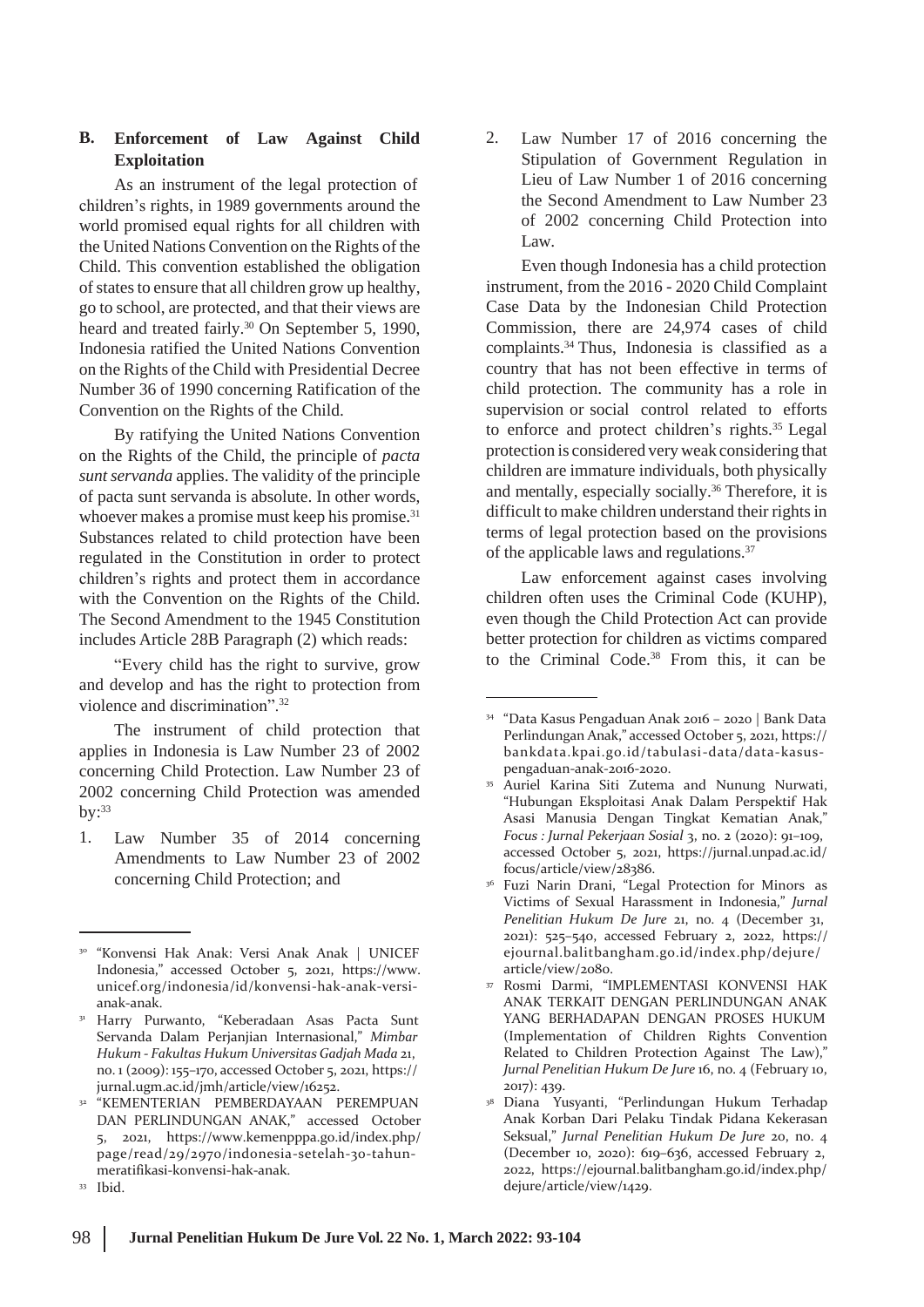seen that the weakness of the criminal justice system is that the position of the victim has not been established so his interests are neglected.<sup>39</sup> Whereas all components of law enforcement need to prioritize the interests and welfare of children.<sup>40</sup> Law enforcement in Indonesia still tends to be ineffective, because there are no specific rules.<sup>41</sup> Therefore, it is necessary to have a law that is oriented towards the aggravation of punishment and the enforcement of punishment.<sup>42</sup>

The existence of economic exploitation of children shows that Indonesia's rapid population growth is not matched by an increase in people's welfare. Therefore, there are cases where parents use or exploit their children to make money. It is the duty of the State to inform parents of the importance of education for the future of their children so that they can earn sufficient income to support their families without employing their children.<sup>43</sup> This exploitation often leads to violence due to economic factors in a family.<sup>44</sup>

- Rosita Novi Andari, "Evaluasi Kebijakan Penanganan 42 Kejahatan Kekerasan Seksual Terhadap Anak Di Indonesia," *Jurnal Ilmiah Kebijakan Hukum* 11, no. 1 (March 31, 2017): 1–11, accessed February 2, 2022, https://ejournal.balitbangham.go.id/index.php/ kebijakan/article/view/86.
- <sup>43</sup> Nadia Cavina Putriand Nunung Nurwati, "PENGARUH LAJU PERTUMBUHAN PENDUDUK BERDAMPAK PADA TINGGINYA ANGKA KEMISKINAN YANG MENYEBABKAN BANYAK EKSPLOITASI ANAK DI INDONESIA," *Jurnal Ilmu Kesejahteraan Sosial HUMANITAS* 3, no. I (March 31, 2021): 1–15, accessed October 5, 2021, https://journal.unpas.ac.id/index. php/humanitas/article/view/2827.
- Penny Naluria Utami, "Pencegahan Kekerasan 44 Terhadap Anak Dalam Perspektif Hak Atas Rasa Aman Di Nusa Tenggara Barat," *Jurnal HAM* 9, no. 1 (2018): 1–17.

There are several examples of cases where children work outside the allowed working hours. This makes it difficult to access education for working children. The problem of exploitation of working children is still common in Indonesia, with varying degrees of severity. However, there are three regions with a high level of vulnerability to child exploitation, namely DKI Jakarta, Banten, and West Java, both in terms of working hours, wages, and the proportion of children who have difficulty in accessing education.<sup>45</sup> Many factors have a significant influence on the incidence of exploitation of working hours, but the most influential factor is the employment status of children.

The factors that influence the occurrence of exploitation in terms of working hours, namely:<sup>46</sup>

- 1. classification of a residential area,
- 2. the gender of the child,
- 3. the age of the child,
- 4. the number of family members,
- 5. the gender of the Head of the Household,
- 6. the age of the Head of the Household,
- 7. marital status of the Head of the Household,
- 8. children's business field,
- 9. education of the head of the household, and
- 10. the status of the child's position at work.

Meanwhile, the factors that influence exploitation in terms of wages are: 47

- 1. classification of a residential area,
- 2. the gender of the child,
- 3. the age of the child,
- 4. the age of the Head of the Household,
- 5. children's business field,
- 6. the status of the child's position at work,
- 7. education of the Head of the Household, and
- 8. working hours of children, with the factor that gives the greatest influence, is the gender of the child.

Along with the development of the era, child exploitation uses social media, such as Instagram and YouTube platforms. Children are used as the main attraction using their regular activities, and making money using endorsement services. However, there is no consent from the child

<sup>39</sup> Susana Andi Meyrina, "Restorative Justice Dalam Peradilan Anak Berdasarkan Undang-Undang No.11 Tahun 2012," *Jurnal Penelitian Hukum De Jure* 17, no. 1 (March 29, 2017): 92.<br><sup>40</sup> Josefhin Mareta,

Mareta, "MEKANISME PENEGAKAN HUKUM DALAM UPAYA PERLINDUNGAN HAK KELOMPOK RENTAN (ANAK DAN PEREMPUAN) (Mechanism of Law Enforcement In Protecting the Rights of Vulnerable Group) (Child and Woman)," *Jurnal HAM* 7, no. 2 (December 31, 2016): 141– 155, accessed February 2, 2022, https://ejournal. balitbangham.go.id/index.php/ham/article/view/173.

Tony Yuri Rahmanto, "Penegakan Hukum Terhadap 41 Tindak Pidana Penipuan Berbasis Transaksi Elektronik," *Jurnal Penelitian Hukum De Jure* 19, no. 1 (March 27, 2019): 31–52, accessed February 2, 2022, https://ejournal.balitbangham.go.id/index.php/ dejure/article/view/550.

<sup>45</sup> Beta Septi Iryani and D.S. Priyarsono, "Eksploitasi Terhadap Anak Yang Bekerja Di Indonesia," *Jurnal Ekonomi dan Pembangunan Indonesia* 13, no. 2 (January 1, 2013): 177–195.

 $46$  Ibid.

Ibid. 47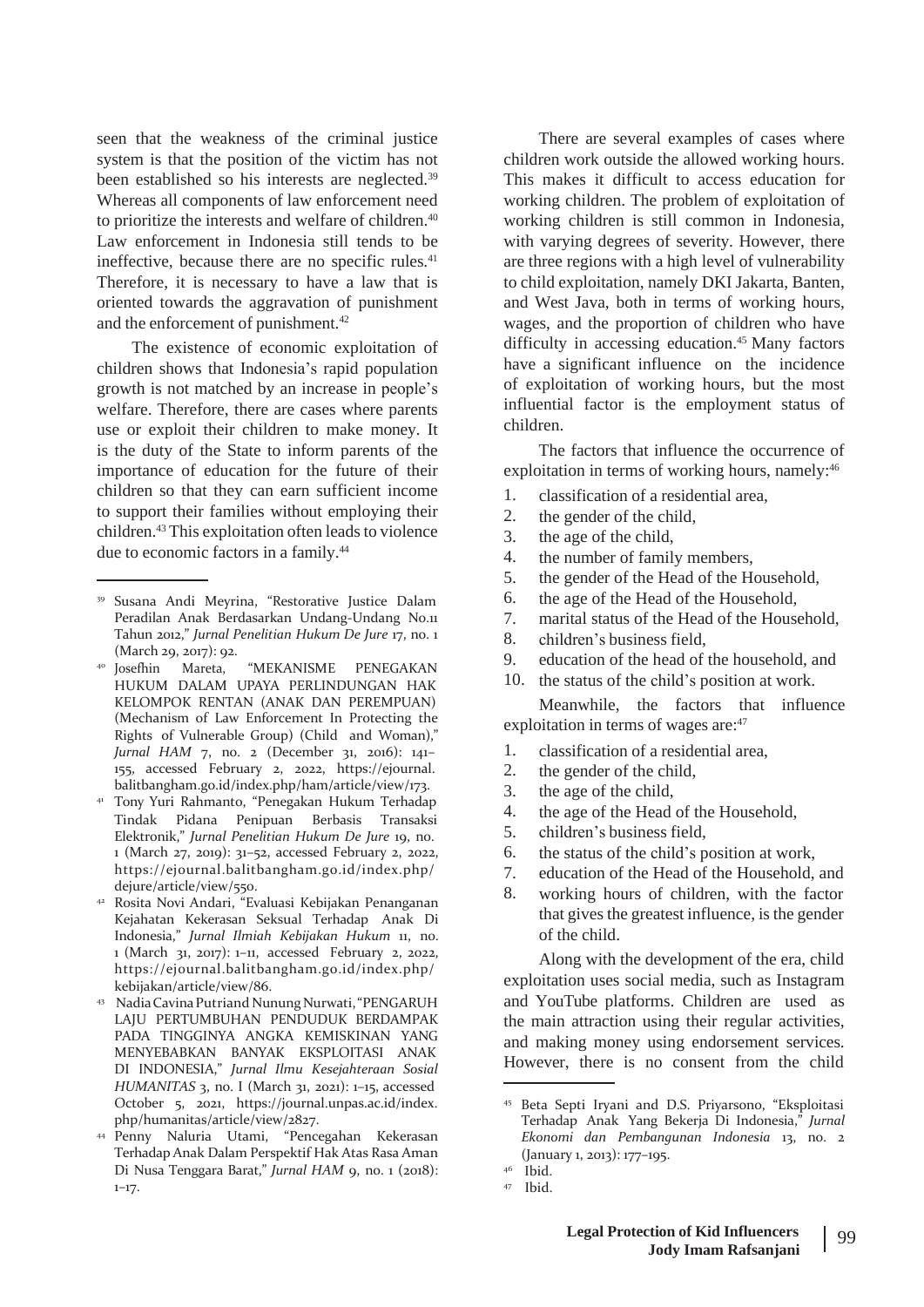influencer because children are considered unable to make decisions for themselves. From these activities, adults or their guardians intentionally use them to generate income.<sup>48</sup>

Those who choose kid influencers are also part of this exploitation. Unfortunately, it is the state as a legislator who lets cases like this get away with it. There are no rules regarding the use of social media for minors or other protections for kid influencers. Followers or subscribers who support the content and subconsciously help them grow bigger and continue to use children to complete business transactions. Parents who play the role of their power to use their children as unprotected labor.<sup>49</sup>

There is a need for the role of the state because the involvement of adults or guardians who coerce or exploit the activities of kid influencers to gain profits is a form of coercive action or those who exploit children so that legal protection is needed.

The implementation of law enforcement against perpetrators of economic exploitation on children is based on Law Number 35 of 2014 concerning amendments to Law Number 23 of 2002 concerning child protection, namely in the form of repressive actions only. In the form of police reports on criminal acts of child exploitation, investigations, preparation of police investigation report, submissions to prosecutor's office. Repressive measures must be balanced with efforts to minimize all actions that reduce the fulfillment of children's rights.

Preventive efforts such as increasing public knowledge about child exploitation should be a priority because ignorance of the involvement of parents and adults in organizing or forcing children to carry out routine activities like adults will result in bad things. As reported by UNICEF, 3 out of 4 children still experience actions that are not appropriate for children to experience.<sup>50</sup> In relation to the work pattern of kid influencers, parents are required to have knowledge about

the impacts that will arise such as exposure to cybercrime and loss of privacy.<sup>51</sup>

The obstacle to prosecuting the crime of child exploitation is the lack of public awareness that all acts of child labor are intended to fulfill the family's economy, this is often seen as a justification.<sup>52</sup> The risk to kid influencers requires protection in the family and legal aspects.Although Indonesia already has instruments such as Law Number 39 of 1999 concerning Human Rights which discusses child protection in general. Then there is the instrument of Law Number 23 of 2002 concerning Child Protection, which specifically discusses child protection.

## **CONCLUSION**

Legal protection for children who are categorized as kid influencers has basically been covered in various child protection instruments in Indonesia. Although Indonesia already has instruments as illustrated through the ratification of the United Nations Convention on the Rights of the Child with the Presidential Decree Number 36 of 1990 concerning Ratification of the Convention on the Rights of the Child; Amendments to the 1945 Constitution by including Article 28B Paragraph (2); and Law Number 23 of 2002 concerning Child Protection. However, there are certain jobs which because of their nature can exclude the regulation, such as light work; Jobs that are part of the education and training curriculum; and work which is done for the development of talents and interests. The implementation of law enforcement against perpetrators of exploitation of kid influencers and children economically is still limited in the form of repressive actions, not balanced with efforts to reduce acts of child exploitation. Preventive efforts are not an option in preventing child exploitation. The lack of awareness in viewing the activities

<sup>48</sup> Suci Marini Novianty and Emma Rachmawati, "Children Exploitation in Disruptive Technology Era," *Communicare : Journal of Communication Studies* 6, no. 2 (June 13, 2019): 156–176, accessed October 5, 2021, <http://journal.lspr.edu/index.php/communicare/> article/view/68.

<sup>&</sup>lt;sup>49</sup> Ibid.

<sup>&</sup>lt;sup>50</sup> UNICEF, "Every Child Is Protected from Violence and Exploitation" (2019).

<sup>&</sup>lt;sup>51</sup> "Kid Fluencer: Sebuah Ladang Eksploitasi Anak Dalam Dunia Digital | Heylawedu," accessed February 23, 2022, https://heylawedu.id/blog/kid-fluencersebuah-ladang-eksploitasi-anak-dalam-dunia-digital.

Muhammad Alqam Alifa Risdi and Dini Dewi Heniarti, 52 "Penegakan Hukum Tindak Pidana Eksploitasi Anak Sebagai Pengemis Jalanan Berdasarkan Undang-Undang Nomor 35 Tahun 2014 Tentang Perubahan Atas Undang-Undang Nomor 23 Tahun 2002 Tentang Perlindungan Anak," *Prosiding Ilmu Hukum* 6, no. 1 (January 10, 2020): 264–268, accessed October 5, 202[1,](http://karyailmiah.unisba.ac.id/index.php/hukum/) <http://karyailmiah.unisba.ac.id/index.php/hukum/> article/view/19308.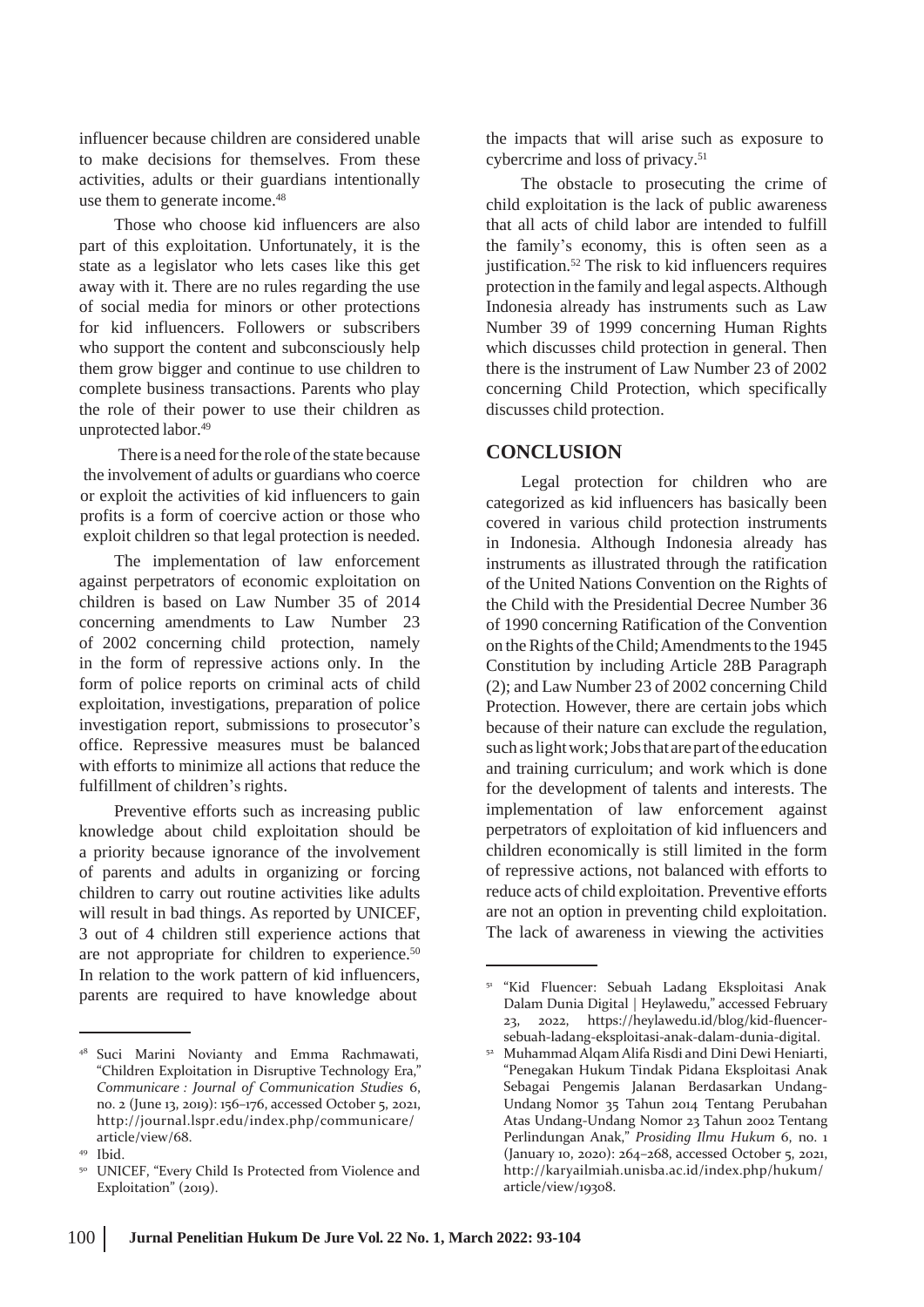of kid influencers doing activities like adults is an obstacle to law enforcement. Therefore, even though there are instruments for child protection, there is still exploitation of children, which is caused by the lack of understanding of parents or guardians and weak law enforcement. In fact, children who are categorized as kid influencers need the role and knowledge of parents in order to ensure the child's growth and development, because the effects of taking photos continuously can have an impact on children's mental, physical, and emotional well-being.

## **SUGGESTION**

From the discussion in this article, the researcher would like to suggest policy makers and law enforcement agencies to prioritize programs to protect children from economic and sexual exploitation. In addition, they shall encourage coordination and cooperation between the justice systems for the implementation of all instruments of child protection in Indonesia.

The researcher would like to express gratitude to fellow authors and all parties were involved in the writing of this article.

# **BIBLIOGRAPHY**

- Andari, Rosita Novi. "Evaluasi Kebijakan Penanganan Kejahatan Kekerasan Seksual Terhadap Anak Di Indonesia." *Jurnal Ilmiah Kebijakan Hukum* 11, no. 1 (March 31, 2017): 1–11. Accessed February 2, 2022. https://ejournal.balitbangham.go.id/index. php/kebijakan/article/view/86.
- Carissa, Tiffani, and Akhmad Edhy Aruman. "Pengaruh Sales Promotion Dan Influencer Marketing Terhadap Minat Membeli Dalam Mobile Legends." *LONTAR: Jurnal Ilmu Komunikasi* 7, no. 2 (2019): 45–55.
- Darmi, Rosmi. "IMPLEMENTASI KONVENSI HAK ANAK TERKAIT DENGAN YANG PROSES BERHADAPAN HUKUM (Implementation of Children Rights Convention Related to Children Protection Against The Law)." *Jurnal Penelitian Hukum De Jure* 16, no. 4 (February 10, 2017): 439.
- Drani, Fuzi Narin. "Legal Protection for Minors as Victims of Sexual Harassment in Indonesia." *Jurnal Penelitian Hukum De Jure* 21, no. 4 (December 31, 2021): 525–540. Accessed February 2, 2022. https://ejournal. balitbangham.go.id/index.php/dejure/article/ view/2080.
- International Labour Organization. *International Labour Organization Convention Number 182*, n.d.
- Iryani, Beta Septi, and D.S. Priyarsono. "Eksploitasi Terhadap Anak Yang Bekerja Di Indonesia." *Jurnal Ekonomi dan Pembangunan Indonesia* 13, no. 2 (January 1, 2013): 177–195.
- Kementerian Tenaga Kerja Republik Indonesia. *Keputusan Menteri Tenaga Kerja Nomor KEP.115/MEN/VII/2004 Tentang Perlindungan Bagi Anak Yang Melakukan Pekerjaan Untuk Mengembangkan Bakat Dan Minat*, 2004.
- ACKNOWLEDGMENT Mareta, Josefhin. "MEKANISME PENEGAKAN HUKUM DALAM UPAYA PERLINDUNGAN HAK KELOMPOK RENTAN (ANAK DAN PEREMPUAN) (Mechanism of Law Enforcement In Protecting the Rights of Vulnerable Group) (Child and Woman)." *Jurnal HAM* 7, no. 2 (December 31, 2016): 141–155. Accessed February 2, 2022. https://ejournal. balitbangham.go.id/index.php/ham/article/ view/173.
	- Meriam-Webster. "Exploit."
	- Meyrina, Susana Andi. "Restorative Justice Dalam Peradilan Anak Berdasarkan Undang-Undang No.11 Tahun 2012." *Jurnal Penelitian Hukum De Jure* 17, no. 1 (March 29, 2017): 92.
	- Nazir, M. *Metode Penelitian*. Jakarta: Ghalia Indonesia, 2011.
	- Novianty, Suci Marini, and Emma Rachmawati. "Children Exploitation in Disruptive PERLINDUNGAN ANAK Technology Era." *Communicare : Journal of Communication Studies* 6, no. 2 (June 13, 2019): 156–176. Accessed October 5, 2021. <http://journal.lspr.edu/index.php/> communicare/article/view/68.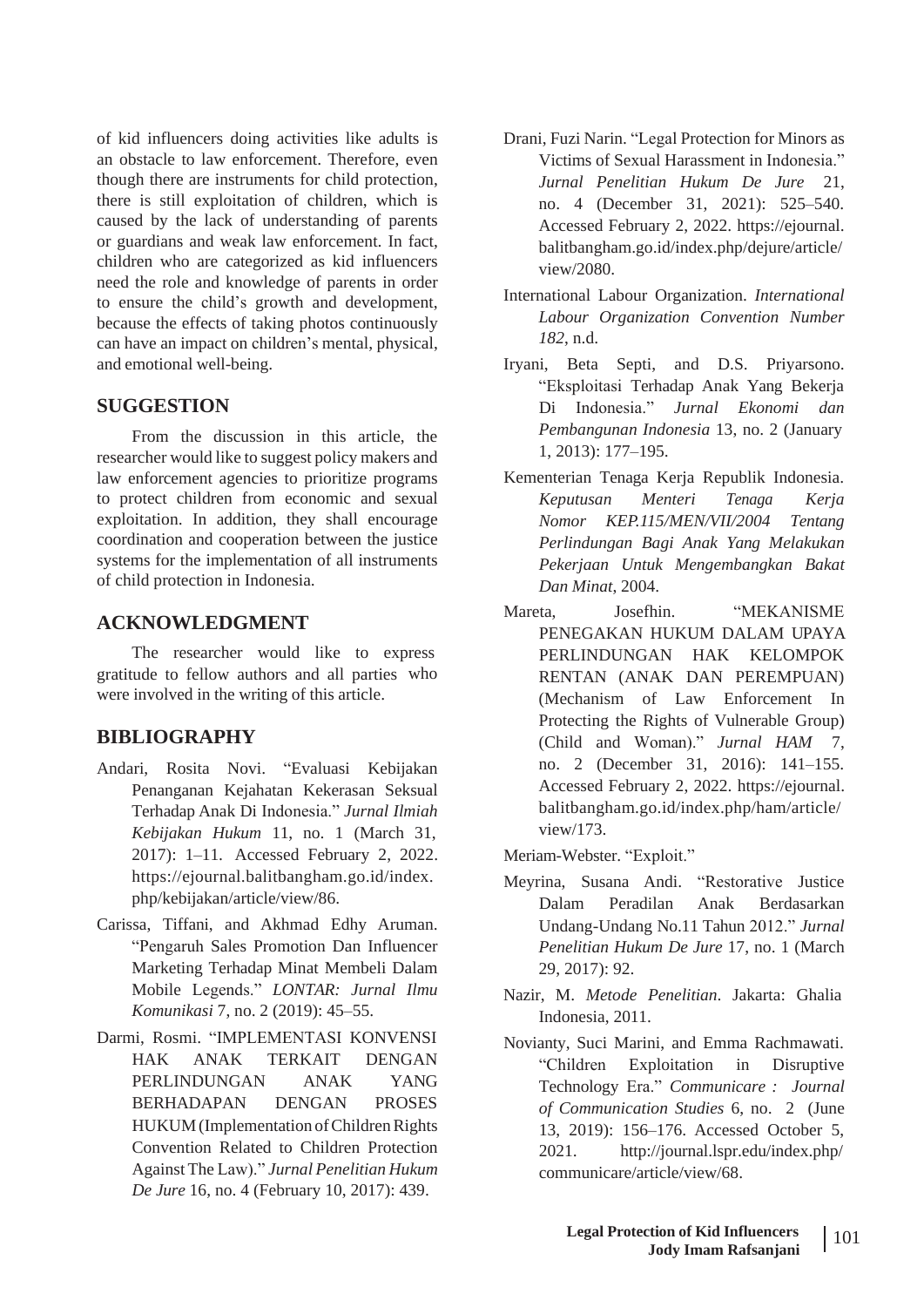- Office of Communications. "Children and Parents: Media Use and Attitudes Report 2019." *Ofcom*, no. February 2020 (2020): 220. <http://stakeholders.ofcom.org.uk/binaries/> research/media-literacy/october-2013/ research07Oct2013.pdf.
- Purwanto, Harry. "Keberadaan Asas Pacta Sunt Servanda Dalam Perjanjian Internasional." *Mimbar Hukum - Fakultas Hukum Universitas Gadjah Mada* 21, no. 1 (2009): 155–170. Accessed October 5, 2021. https:// jurnal.ugm.ac.id/jmh/article/view/16252.
- Putri, Nadia Cavina, and Nunung Nurwati. "PENGARUH LAJU PERTUMBUHAN PENDUDUK TINGGINYA BERDAMPAK PADA ANGKA KEMISKINAN YANG MENYEBABKAN BANYAK EKSPLOITASI ANAK DI INDONESIA." *Jurnal Ilmu Kesejahteraan Sosial HUMANITAS* 3, no. I (March 31, 2021): 1–15. Accessed October 5, 2021. https:// journal.unpas.ac.id/index.php/humanitas/ article/view/2827.
- Rahmanto, Tony Yuri. "Penegakan Hukum Terhadap Tindak Pidana Penipuan Berbasis Transaksi Elektronik." *Jurnal Penelitian Hukum De Jure* 19, no. 1 (March 27, 2019): 31–52. Accessed February 2, 2022. https:// ejournal.balitbangham.go.id/index.php/ dejure/article/view/550.
- Republik Indonesia. *Undang-Undang Nomor 13 Tahun 2003 Tentang Ketenagakerjaan*. Indonesia, 2003.
- ———. *Undang-Undang Nomor 35 Tahun 2014 Tentang Perubahan Atas Undang-Undang Nomor 23 Tahun 2002 Tentang Perlindungan Anak*. Republik Indonesia, 2014.
- ———. *Undang-Undang Republik Indonesia Nomor 23 Tahun 2002 Tentang Perlindungan Anak*. Indonesia, 2002.
- Risdi, Muhammad Alqam Alifa, and Dini Dewi Heniarti. "Penegakan Hukum Tindak Pidana Eksploitasi Anak Sebagai Pengemis Jalanan Berdasarkan Undang-Undang Nomor 35 Tahun 2014 Tentang Perubahan Atas Undang-Undang Nomor 23 Tahun 2002 Tentang Perlindungan Anak." *Prosiding*

*Ilmu Hukum* 6, no. 1 (January 10, 2020): 264–268. Accessed October 5, 2021. http:// karyailmiah.unisba.ac.id/index.php/hukum/ article/view/19308.

- Ronny, Hanitijo Soematri. *Metodologi Penelitian Hukum Dan Jurimetri*. Jakarta: Ghalia Indonesia, 1990.
- Rukhsal, Syarifah Qurrata Ayyun Kusumaningsih. "Faktor-Faktor Penyebab Eksploitasi Secara Ekonomi Terhadap Anak Jalanan Dalam Perspektif Hukum Perlindungan Anak." *Journal of Chemical Information and Modeling* 53, no. 9 (2015): 1689–1699.
- Sahputra, Dedi. "Perlindungan Hak-Hak Anak Dalam Perspektif Komunikasi Massa." *Jurnal HAM* 10, no. 2 (November 27, 2019): 233–248. Accessed February 2, 2022. https:// ejournal.balitbangham.go.id/index.php/ham/ article/view/796.
- Simatupang, Taufik Hidayat. "Adult Age in Marriage in Indonesia (Theoretical Study of the Application of the Lex Posterior Derogat Legi Priori Principle)." *Jurnal Penelitian Hukum De Jure* 21, no. 2 (June 24, 2021): 213–222. Accessed February 2, 2022. https:// ejournal.balitbangham.go.id/index.php/ dejure/article/view/1618.
- Soekanto, Soerjono Mamudji, Sri. *Penelitian Hukum Normatif Suatu Tinjauan Singkat*. Jakarta: PT Raja Grafindo Persada, 2007.
- Soekanto, Soerjono.*PengantarPenelitian Hukum*. Jakarta: UI-Press, 1986.
- Tur-Viñes, Victoria, Patricia Núñez-Gómez, and María José González-Río. "Kid Influencers on YouTube. A Space for Responsibility." *Revista Latina de Comunicacion Social* 73 (2018): 1211–1230.
- UNICEF. "Every Child Is Protected from Violence and Exploitation" (2019).
- Utami, Penny Naluria. "Pencegahan Kekerasan Terhadap Anak Dalam Perspektif Hak Atas Rasa Aman Di Nusa Tenggara Barat." *Jurnal HAM* 9, no. 1 (2018): 1-17.
- De Veirman, Marijke, Liselot Hudders, and Michelle R. Nelson. "What Is Influencer Marketing and How Does It Target Children? A Review and Direction for Future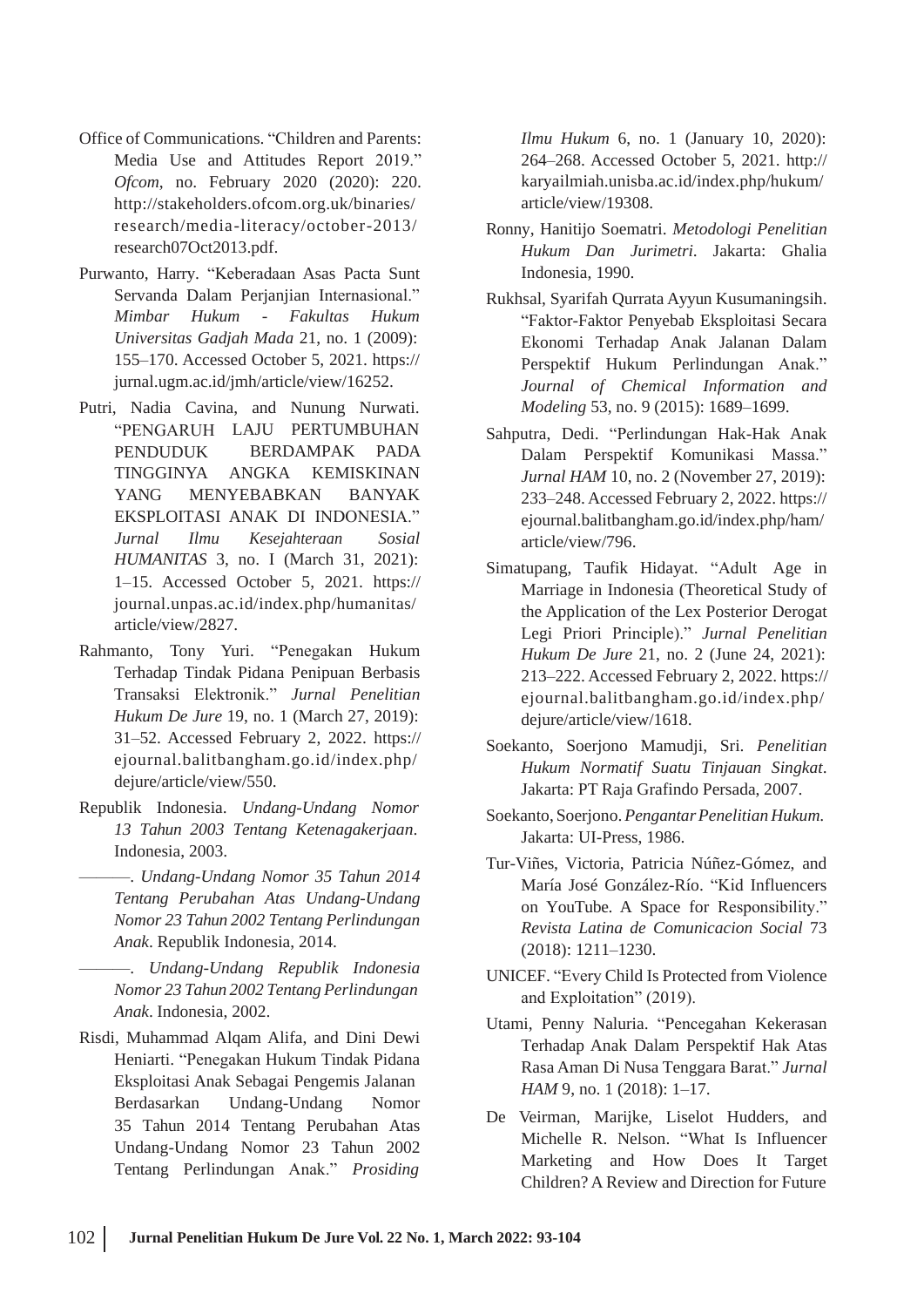Research." *Frontiers in Psychology* 10, no. December (2019).

- ———. "What Is Influencer Marketing and How Does It Target Children? A Review and Direction for Future Research." *Frontiers in Psychology*, 2019.
- Vikansari, Ni Putu Suci, and I Wayan Parsa. "Pengawasan Pengenaan Pajak Penghasilan Influencer Di Platform Media Sosial Youtube." *Kertha Negara : Journal Ilmu* Youtubers *Hukum* (2019): 1–2.
- Yusyanti, Diana. "Perlindungan Hukum Terhadap Anak Korban Dari Pelaku Tindak Pidana Kekerasan Seksual." *Jurnal Penelitian Hukum De Jure* 20, no. 4 (December 10, 2020): 619–636. Accessed February 2, 2022. https://ejournal.balitbangham.go.id/index. php/dejure/article/view/1429.
- Zeldyn, Wendy. "United Nations: Report on Debt Bondage." *Lybrary of Congress*.
- Zutema, Auriel Karina Siti, and Nunung Nurwati. "Hubungan Eksploitasi Anak Dalam Perspektif Hak Asasi Manusia Dengan Tingkat Kematian Anak." *Focus : Jurnal Pekerjaan Sosial* 3, no. 2 (2020): 91–109. Accessed October 5, 2021. https://jurnal. unpad.ac.id/focus/article/view/28386.
- "Daftar Kids Influencer Tahun 2018, Ada Ryan Toys Review." Accessed September 13, 2021. https://tirto.id/daftar-kids-influencertahun-2018-ada-ryan-toys-review-dci2.
- "Data Kasus Pengaduan Anak 2016 2020 | Bank Data Perlindungan Anak." Accessed October 5, 2021. https://bankdata.kpai. go.id/tabulasi-data/data-kasus-pengaduananak-2016-2020.
- "INFLUENCER | Meaning in the Cambridge English Dictionary." Accessed February 22, 2022. https://dictionary.cambridge.org/ dictionary/english/influencer.
- "Kembangkan Minat Bakat Tidak Boleh Korbankan Eksploitasi Anak - Gaya Tempo. Co." Accessed February 22, 2022. https:// gaya.tempo.co/read/1563194/kembangkanminat-bakat-tidak-boleh-korbankaneksploitasi-anak/full&view=ok.
- "KEMENTERIAN PEMBERDAYAAN PEREMPUAN DAN PERLINDUNGAN ANAK." Accessed October 5, 2021. https:// [www.kemenpppa.go.id/index.php/page/](http://www.kemenpppa.go.id/index.php/page/) read/29/2970/indonesia-setelah-30-tahunmeratifikasi-konvensi-hak-anak.
- "Kid Fluencer: Sebuah Ladang Eksploitasi Anak Dalam Dunia Digital | Heylawedu."Accessed Terhadap Youtubers Sebagai Pelaku February 23, 2022. https://heylawedu. id/blog/kid-fluencer-sebuah-ladangeksploitasi-anak-dalam-dunia-digital.
	- "Konvensi Hak Anak: Versi Anak Anak | UNICEF Indonesia." Accessed October 5, 2021. [https://www.unicef.org/indonesia/id/](http://www.unicef.org/indonesia/id/) konvensi-hak-anak-versi-anak-anak.
	- "Would You Let Your Child Become a 'Kid Influencer'? - BBC News." Accessed September 13, 2021. [https://www.bbc.com/](http://www.bbc.com/) news/business-49333712.